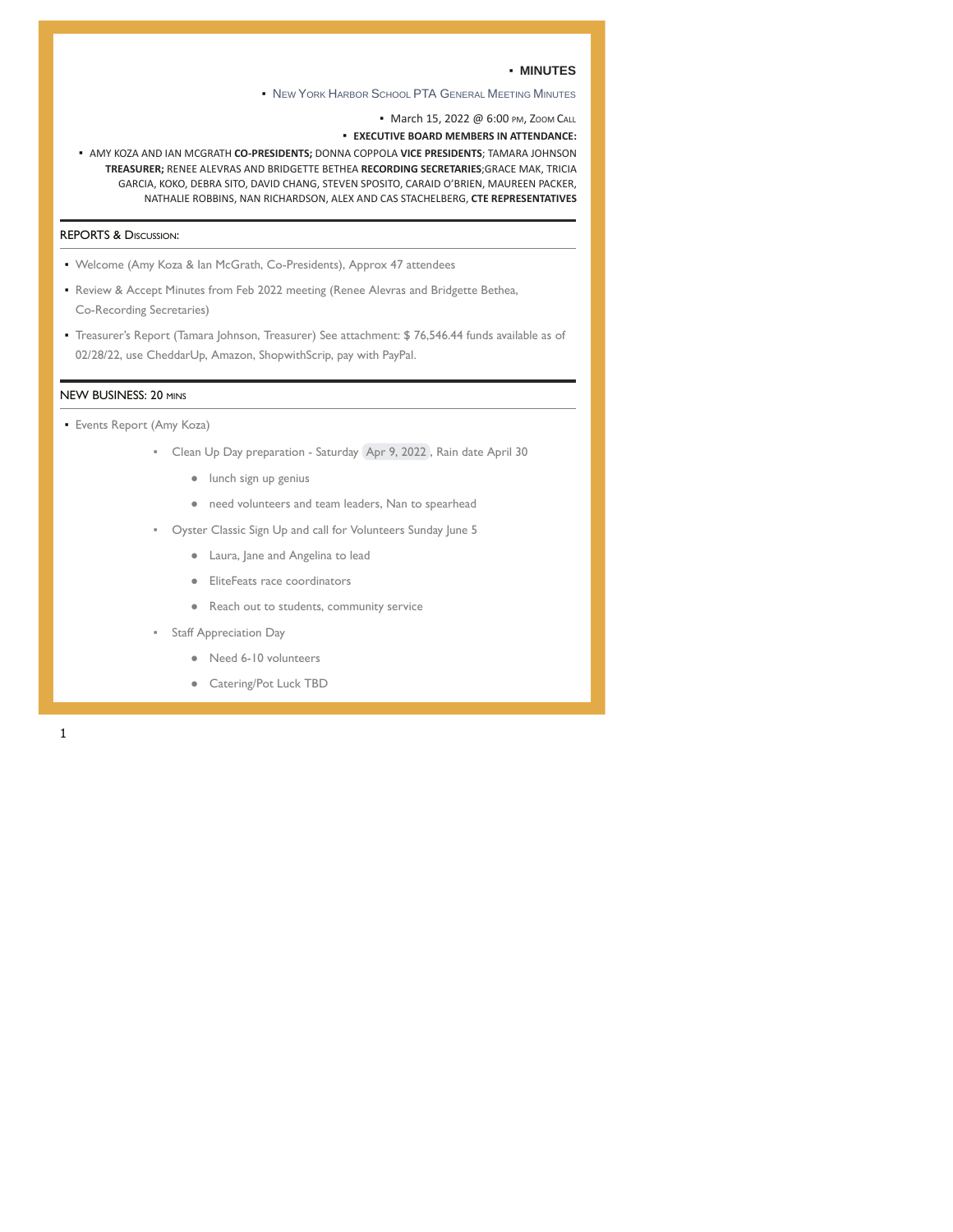- PTA Voting
	- o Funding for Donated Furniture Transportation poll vote yes \$420 for truck
	- o Funding for Garden Committee poll vote yes additional \$1500 for tables

#### PARENT COORDINATOR'S REPORT RONNI ETTINGER 5 MINS

#### PRINCIPAL'S REPORT JEFF CHETIRKO/ANEAL & JACKYE FILLING IN 20 MINS

- **Ronni Ettinger, Parent Coordinator** 
	- o School Survey reminder, raffle entry
	- o Check Ronni's Round Up Board and emails for jobs and volunteer opportunities
	- o Working Papers
	- o End of Marking Period, PT Conference sign up reminder
- Principal's Report and Q & A with Jackye and Aneal Filling in for Jeff
	- o 30 Summer Job openings with stipends for younger students and hourly pay for older students through BEAM (endorsed by Alex Stachelberg from personal experience)
	- o SYEP Opportunities for for summer employment
	- o Parent support needed for Free Ferry for Students Campaign on NYC Ferry
	- o March 23 SAT/PSAT day for 10th & 11th, non instructional day for 9th & 12th
	- o SLT Committee Recap with Amy student council elections and mental health
	- o Diana Halluska CTE Intro Sessions for the Freshmen starting March 30
	- o Aneal Senior Planning meeting with the entire class addressing last semester, program holes, prom, award ceremony, Senior Night June 10, graduation June 23
	- o PSAL Sports Teams for intramural games coaches will come to the next PTA meeting
		- softball, baseball, maybe basketball this Spring
		- need to maintain GPA 80+, attendance 90% to participate
		- informal team/club for track